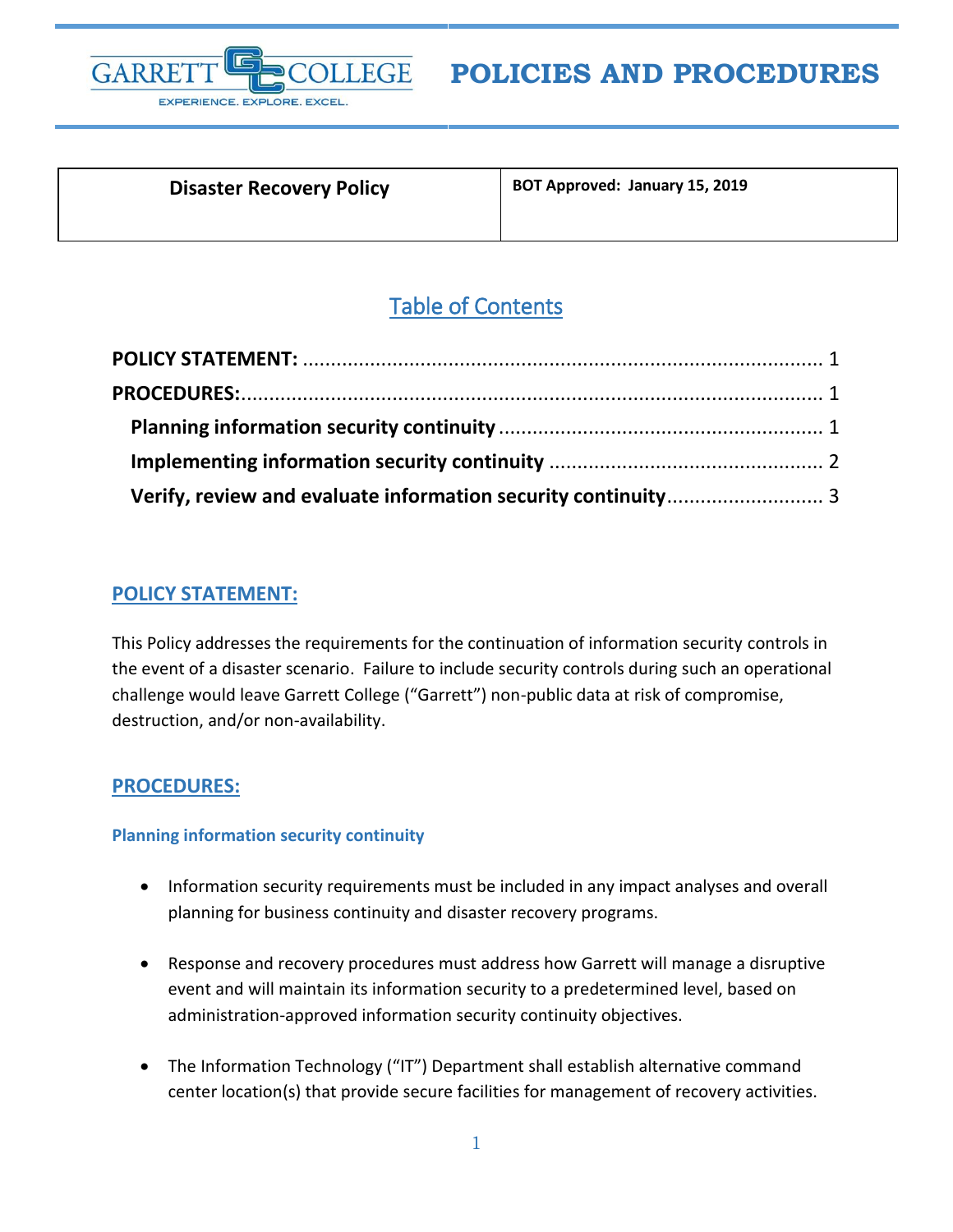- Garrett third parties and contractors involved in providing services that support business continuity and disaster recovery will be contractually required to support Garrett business continuity and disaster recovery requirements. These contractual obligations may involve service level agreements, recovery time objectives (RTOs), recovery point objectives (RPOs), annual tests, special access for Garrett personnel during emergency mode operations, as well as other Garrett business continuity and disaster recovery requirements.
- The IT Department shall establish the management structure required to prepare for, mitigate and respond to a disruptive event using personnel with the necessary authority, experience and competence.
- A list of disaster recover responsibilities will be developed, maintained, and communicated to all members of the IT Department and senior administration officials.

#### <span id="page-1-0"></span>**Implementing information security continuity**

**GARRE** 

EXPERIENCE. EXPLORE. EXCEL.

- Garrett will develop, maintain and implement procedures and technologies to enable the continuation of critical functionality required to protect the confidentiality, integrity and availability of Garrett non-public data. These procedures and technologies must include operating system, application and data backups for critical processes, assigned responsibilities for Garrett personnel, third party providers and contractors, and emergency mode operations.
- Backups will be taken or replicated off-site in accordance with the following backup strategy:
	- o Backup and recovery procedures must be documented, available to operators, and reviewed by the administration to ensure recoverability of key student and financial data.
	- o All permanent changes to backup procedures must obtain administrative approval.
	- o All restore operations will be managed by the IT Department. Any requests for non-scheduled restore operations will be assessed by the administration.
- All backups will be monitored for successful completion.